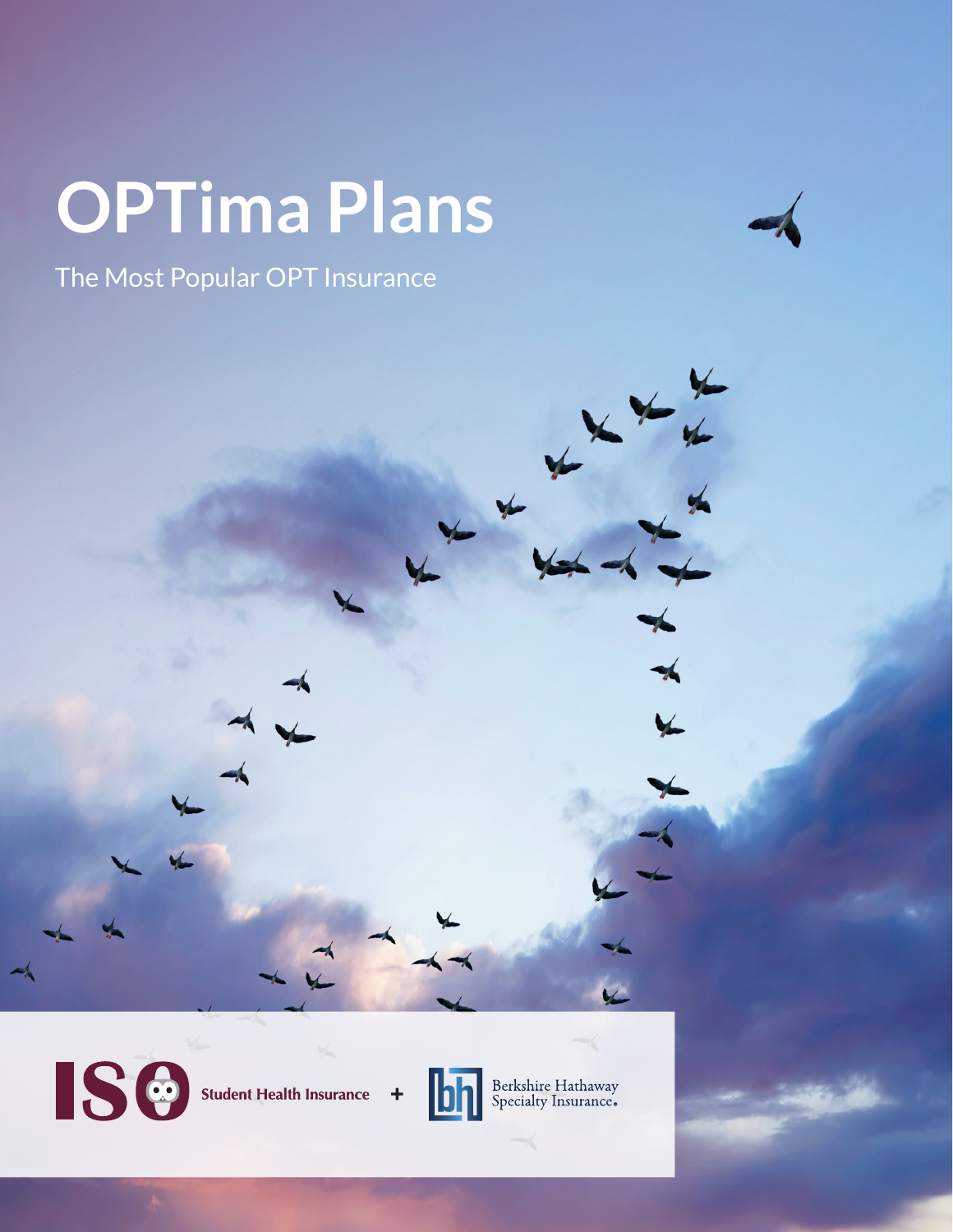# **TABLE OF CONTENTS**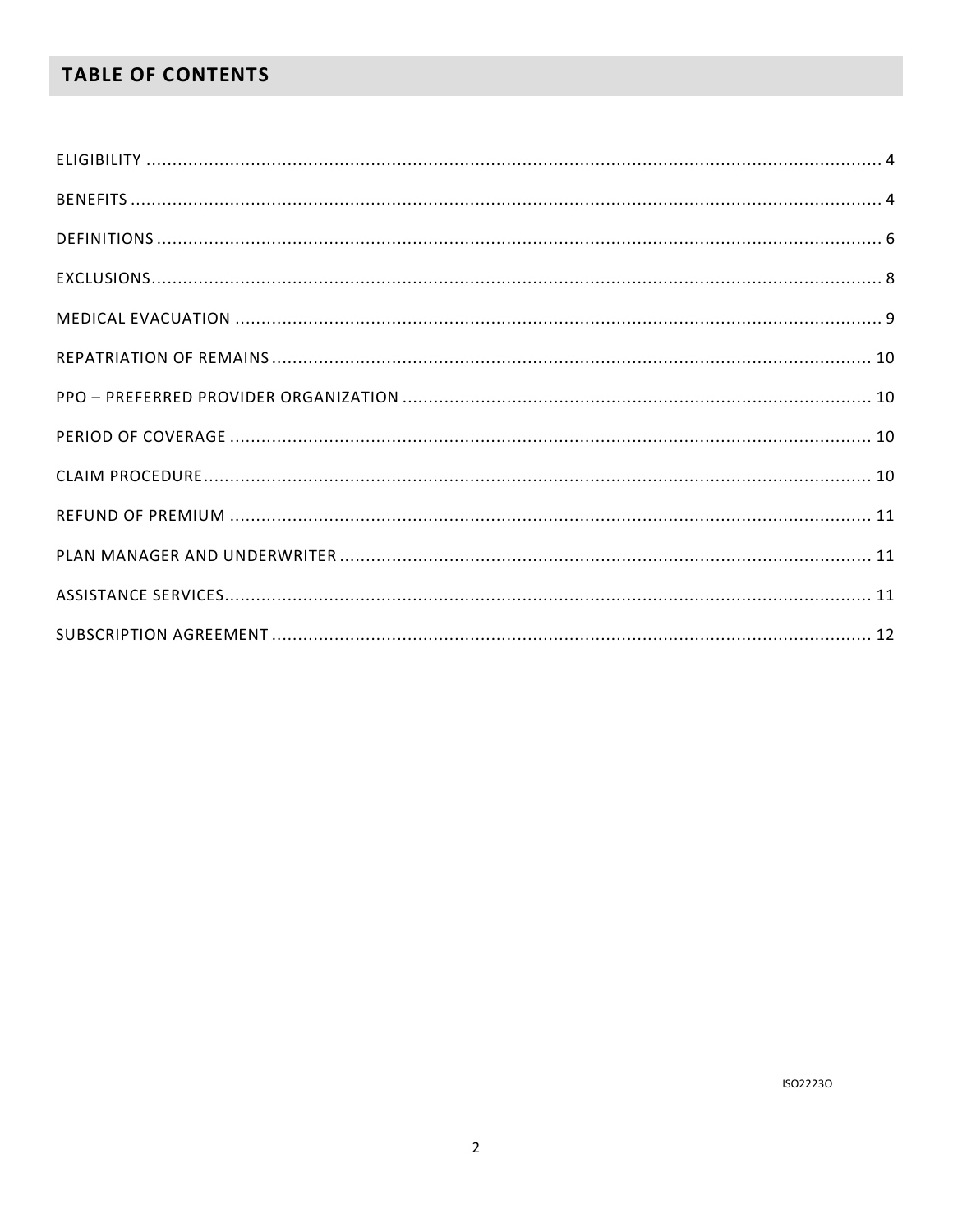# **SUMMARY SCHEDULE OF BENEFITS**

|                                           | <b>OPTima Basic</b>              | <b>OPTima Enhanced</b>           |
|-------------------------------------------|----------------------------------|----------------------------------|
| Policy number                             | 472501531ON0309                  | 47250153ION0310                  |
| Medical expense benefit                   | \$125,000 per injury or sickness | \$500,000 per injury or sickness |
| Deductible $1$                            | \$400                            | \$250                            |
| Coinsurance in-network                    | 75% of preferred allowance       | 75% of preferred allowance       |
| Coinsurance out-of-network                | 60% of usual & customary         | 60% of usual & customary         |
| Emergency room copay (waived if admitted) | \$350                            | \$350                            |
| Hospitalization copay                     | \$350                            | \$350                            |
| Pre-existing conditions                   | Covered after 12 months          | Covered after 12 months          |
| <b>Medical evacuation</b>                 | \$50,000                         | \$60,000                         |
| Repatriation of remains                   | \$25,000                         | \$50,000                         |
|                                           |                                  |                                  |

<sup>1</sup> Per injury or sickness

# **MONTHLY RATES**

| Age       | <b>OPTima Basic</b> | <b>OPTima Enhanced</b> |
|-----------|---------------------|------------------------|
| $18 - 24$ | \$39                | \$79                   |
| $25 - 29$ | \$69                | \$109                  |
| $30 - 64$ | \$119               | \$179                  |

\* Please note: This plan is not ACA compliant.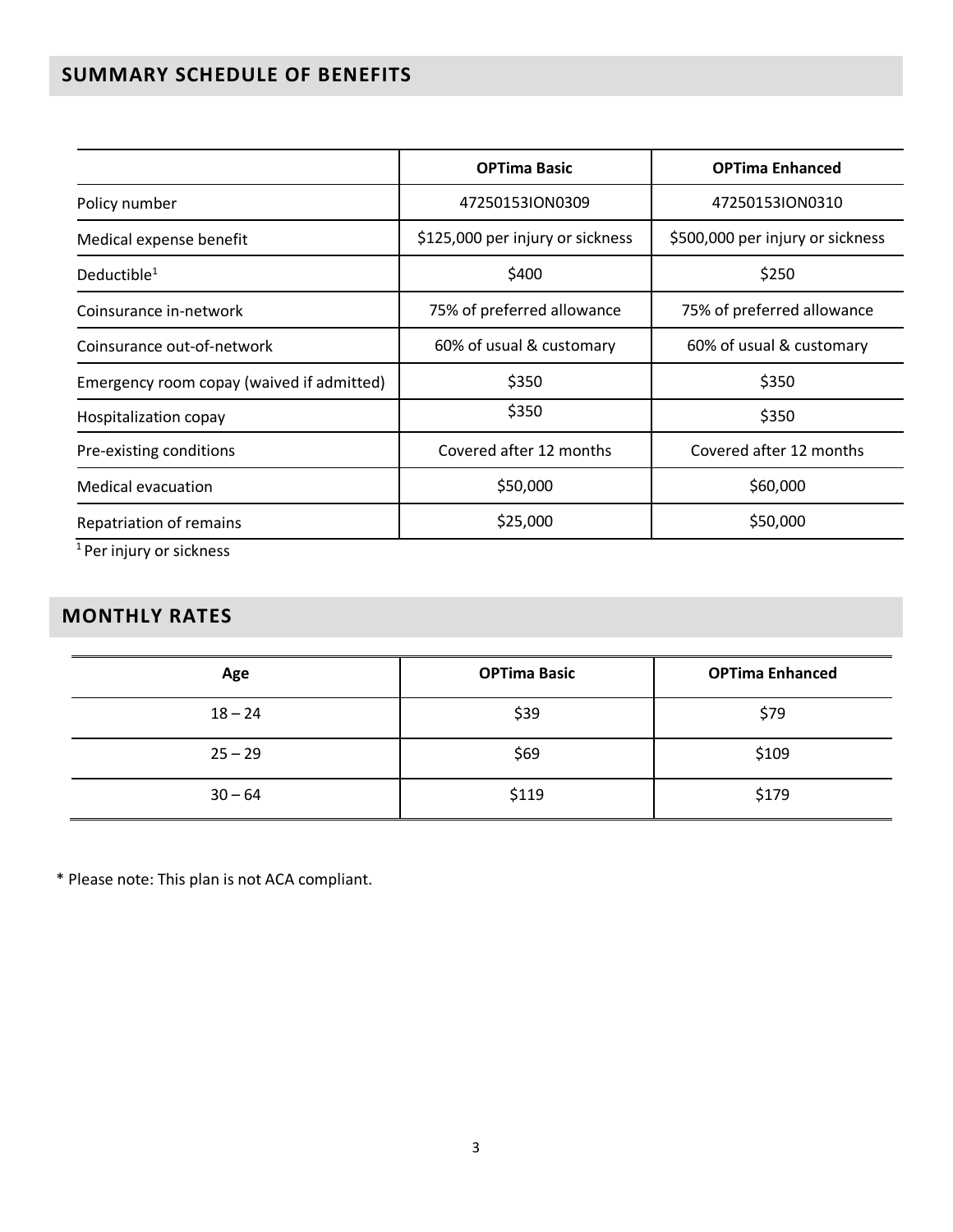## <span id="page-3-0"></span>**ELIGIBILITY**

You are eligible for this plan if you are a non-U.S. citizen, have a current passport or visa, hold a F1/M1 visa, with a valid Employment Authorization Document or have applied for Optional Practical Training and are temporarily residing outside your home country/country of permanent residence.

Permanent residents of the U.S. or persons who have applied for permanent residency in the U.S. are not eligible for coverage under this plan.

## <span id="page-3-1"></span>**BENEFITS**

We will pay benefits for covered expenses incurred by a plan participant for loss due to sickness or injury, subject to the maximum benefit for all services as shown in the Schedule after the deductible and any required coinsurance and/or copayment are satisfied.

Covered expenses are considered incurred when the covered service is rendered, provided there is a charge made for such service. We provide payment for services, procedures and supplies that are medically necessary. No benefits will be paid for expenses determined not to be medically necessary, including any or all days of hospital stay. The total payable for all covered expenses will not exceed the maximum benefit shown in the schedule. Please be aware that if you have a gap between policies or choose to change plans in any subsequent policy enrollment the plan benefits will be subjected to all plan exclusions, including a new pre-existing condition exclusion and waiting period (however if the Plan Participant maintains continuous coverage from a previous ISO plans to this plan, then subject to all of the other limits and exclusions of this plan the pre-existing condition exclusion will not apply, up to a maximum of \$2,500 per Policy Year, to covered medical expenses for that pre-existing condition).

For purposes of this insurance, if you incur an accident or sickness benefits in your home country (passport country) or in your country of permanent residence (location in which you or they permanently reside), such benefits are not covered under this plan.

#### **Covered medical expenses include:**

#### **Inpatient covered benefits:**

#### **Hospital services:**

- a. Hospital room and board expense: daily semi-private room rate for a hospital stay; and
- b. General nursing care provided and charged for by the hospital.

Intensive care

Physiotherapy

Hospital miscellaneous expenses:

- a. During a hospital stay; or
- b. As a precondition for a hospital stay.

Benefits will be paid for services and supplies such as: the cost of the operating room; laboratory tests; X-ray examinations; anesthesia; drugs (excluding take-home drugs) or medicines; therapeutic services; and supplies.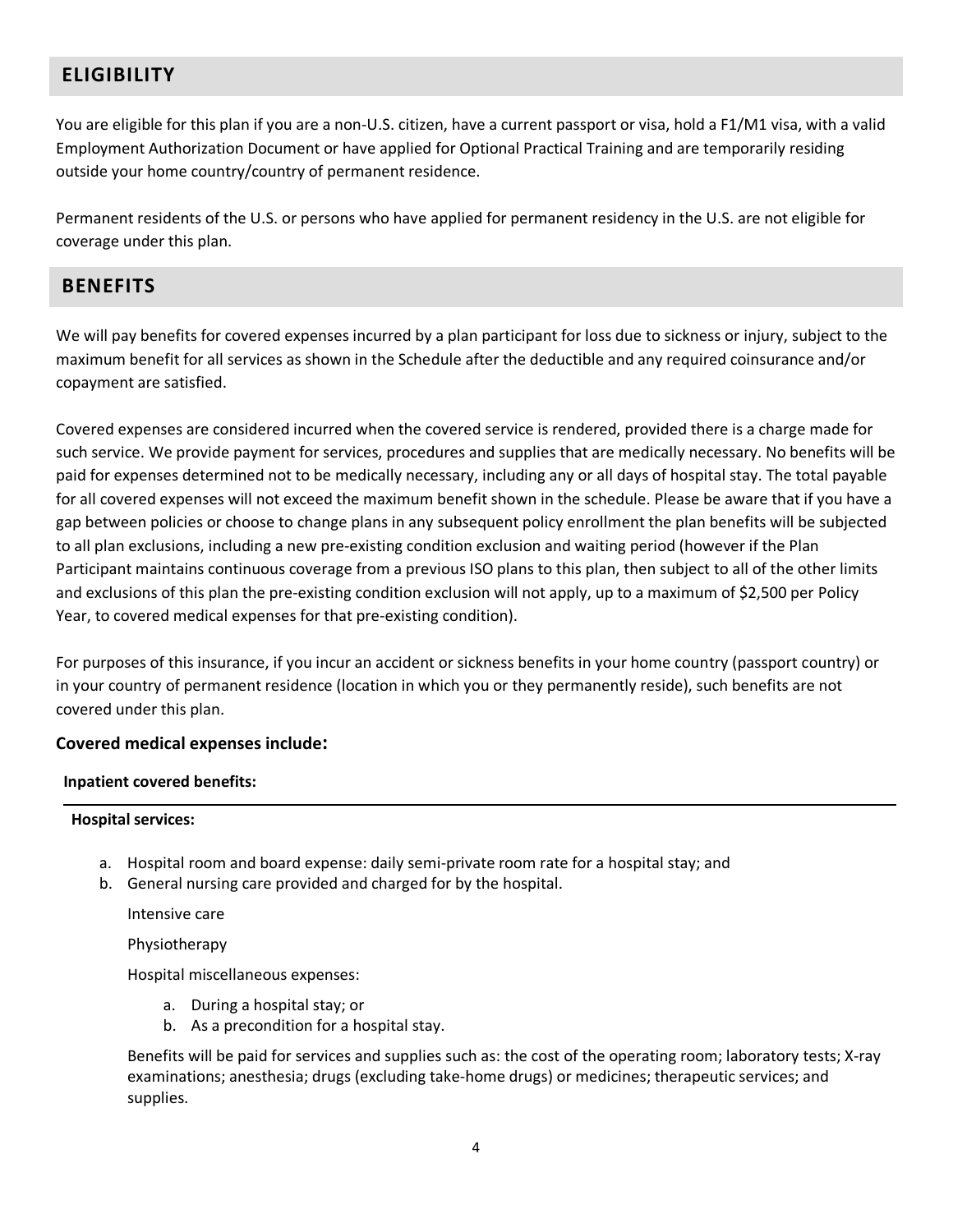#### **Surgery services:**

Surgeon

Assistant surgeon

Anesthetist

Nurses:

a) Private duty nursing care only;

b) During a hospital stay; and

c) Ordered by a physician.

General nursing care provided by the hospital is not covered under this benefit.

**Physician's Visits** during a **hospital stay**. Benefits are limited to one visit per day. Benefits do not apply when related to surgery.

**Preadmission Testing** limited to routine tests such as: complete blood count; urinalysis; and chest X-rays. If otherwise payable under the policy, major diagnostic procedures such as: cat-scans; NMR's; and blood chemistries will be paid under the hospital miscellaneous expenses benefit.

**Psychotherapy** for the treatment of a mental or emotional disorder or of related bodily illness by psychological means where the psychotherapy is administered by a physician.

## **Outpatient medical expenses include:**

**Surgery services**

Surgeon

Anesthetist

Miscellaneous for day surgery benefits will be paid for services and supplies such as: the cost of the operating room; laboratory tests; X-ray examinations; anesthesia; drugs or medicine; therapeutic services; and supplies.

Miscellaneous hospital and physician services payable as shown in the schedule.

Physician's visits limited to one visit per day. Benefits do not apply when related to surgery or physiotherapy.

Physiotherapy: Therapeutic Services, Physical Therapy, Manipulative, Cardiac Rehabilitation, Vocational and Speech Therapy, and Acupuncture are limited to one visit per day and maximum of 12 visits per event.

Medical emergency as defined. Benefits will be paid as shown in the schedule.

#### Radiation therapy

Diagnostic testing:

- a. Diagnostic X-ray services and laboratory procedures, subject to \$30 copay per visit;
- b. MRI, PET, and CT scans are subject to \$100 copay per visit.

Tests and procedures:

- a. Diagnostic services and medical procedures;
- b. Performed by a physician;
- c. Excluding physician's visits; Physiotherapy; X-rays; and Laboratory procedures.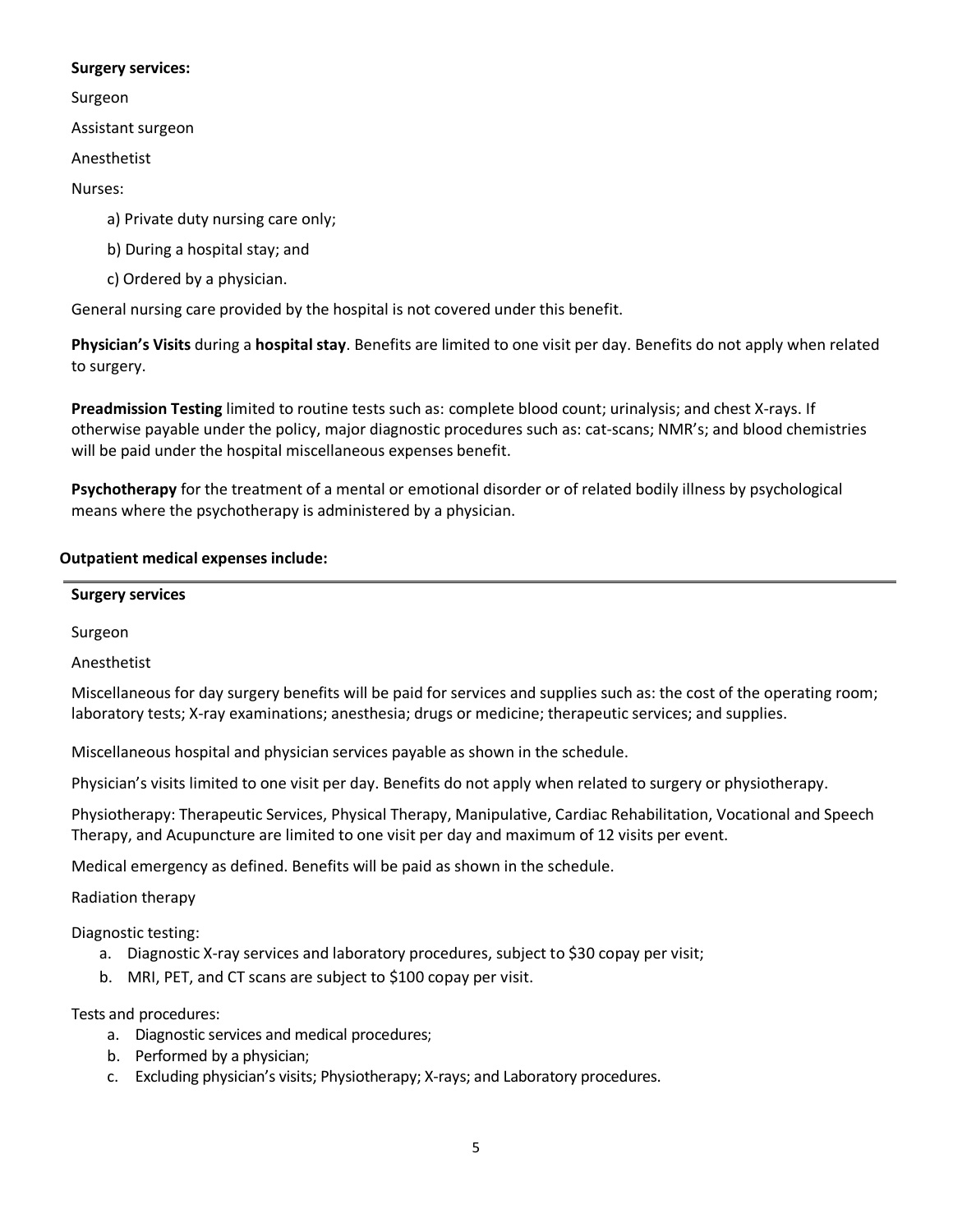#### Injections:

- a. When administered in the physician's office; and
- b. Charged on the physician's statement.

#### Chemotherapy

#### **Other services:**

Ambulance services

Durable medical equipment - braces and appliances:

- a. When prescribed by a physician; and
- b. When a written prescription accompanies the claim when submitted. Braces and appliances include durable medical equipment which:
	- Is primarily and customarily used to serve a medical purpose
	- Can withstand repeated use; and
	- Is not generally useful to a person in the absence of sickness or injury. No benefits will be paid for rental charges in excess of purchase price.

Consulting physician when requested and approved by the attending physician. Covered expenses will be paid under this benefit or under the physician's visits benefit, but not both on the same day.

Dental treatment: performed by a physician and made necessary by injury to natural teeth, maximum \$500 per Policy Year.

Prescription drugs. (including dressings, drugs and medicines prescribed by a physician and administered on an outpatient basis), payable at 75% of charges.

Medical services and supplies: expenses for blood and blood transfusions; oxygen and its administration

Mental and nervous disorder (inpatient).

Mental and nervous disorder (outpatient), subject to \$50 copay per session.

Therapeutic termination of pregnancy.

Maternity (conception must occur while coverage is in force). Covered medical expenses include charges made by a physician for pregnancy and childbirth services and supplies, including prenatal visits (non-preventive care), delivery and postnatal visits. **For Covered medical expenses only**: \$5,000 max for normal delivery; \$7,500 for C-section delivery.

Alcoholism/drug abuse treatment: the benefits and maximum amounts are the same as any sickness.

**Coordination of Benefits Provision:** When a plan participant is covered under more than one valid and collectible health insurance plan, benefits payable will be coordinated with the other plan. Reimbursement from all plans will never exceed 100%. A complete description of the coordination of benefits provision is included in the plan document on file with the Plan Manager.

## <span id="page-5-0"></span>**DEFINITIONS**

**Annual Maximum** means the maximum payable limit per Policy Year.

**Child** means the plan participant's natural child, adopted child (or child placed in the plan participant's home for purposes of adoption), foster child, stepchild, or other child for whom the plan participant has legal guardianship (proof will be required). A child must reside with the plan participant in a parent-child relationship. NOTE: In the event the plan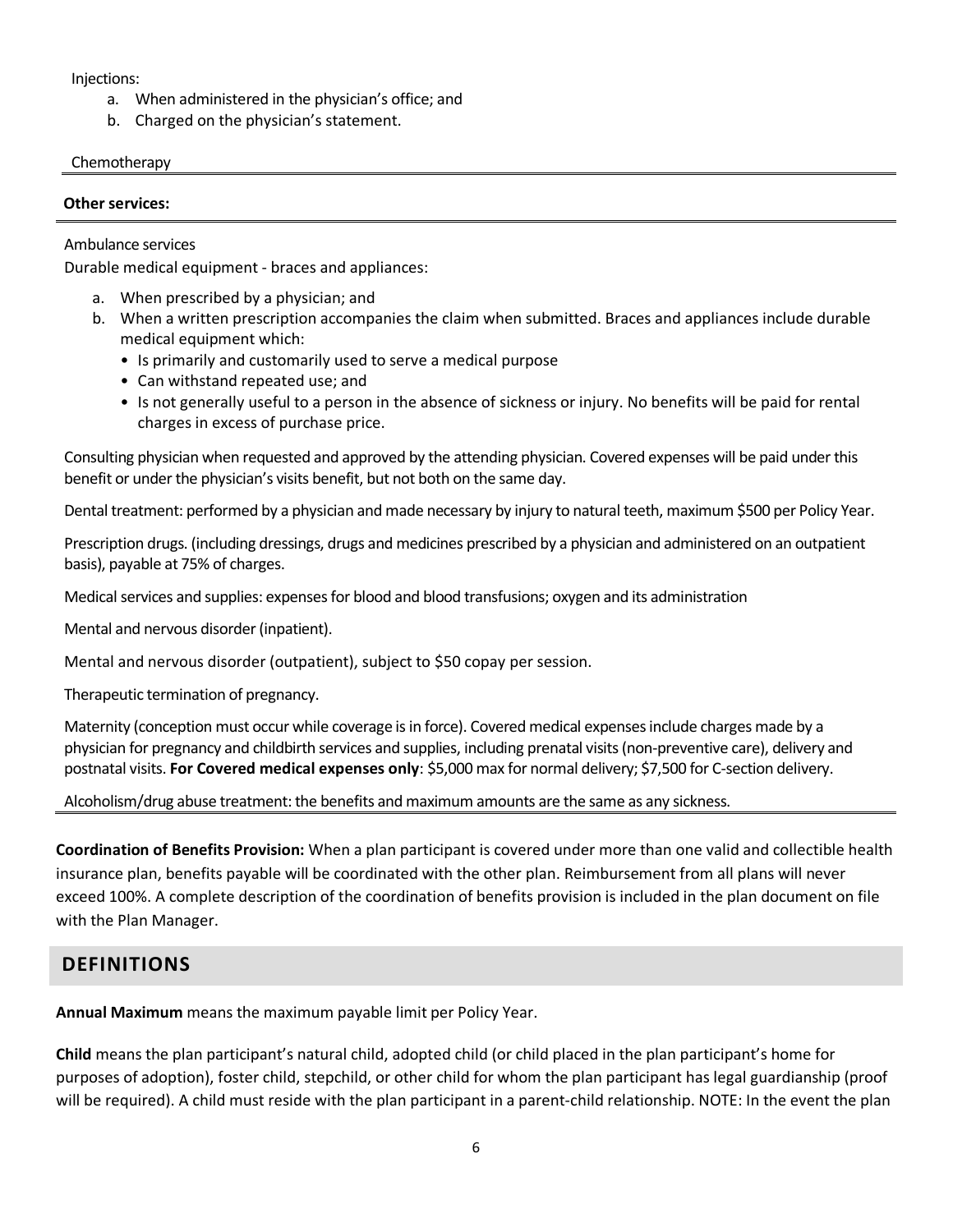participant shares physical custody of the child with another parent, the requirement that the child reside with the plan participant will be waived.

**Dependent** means a plan participant's: Spouse; and each unmarried child under age 26.

The foregoing age limitation will not apply to a plan participant's unmarried child who is dependent on the plan participant or other care providers for lifetime care and supervision, and incapable of self-sustaining employment by reason of mental or physical handicap that occurred before age 26. Proof of such dependence and incapacity must be furnished to the company immediately upon enrollment or within 31 days of the child reaching the age limitation. Thereafter, proof will be required whenever reasonably necessary, but not more often than once a year after the 2-year period following the age limitation.

**Eligible Expenses** means the usual, reasonable and customary charges for services or supplies which are incurred by the plan participant for the medically necessary treatment of an injury provided that they are incurred while this coverage is in force.

**Emergency** means a sickness or injury for which the plan participant seeks immediate medical treatment at the nearest available facility. The condition must be one that manifests itself by acute symptoms which are sufficiently severe (including severe pain) that without immediate medical care a prudent layperson possessing an average knowledge of health and medicine would reasonably expect that failure to receive immediate medical attention would cause: 1) their life or health to be in serious jeopardy (or, with respect to a plan participant that is a pregnant woman, serious jeopardy to the health of the woman or her unborn child); 2) their bodily functions to be seriously impaired; or 3) a body organ or part would be seriously damaged.

**Injury** means bodily harm which results, directly and independently of disease or bodily infirmity, from an accident after the effective date of a plan participant's coverage under the plan document, while this coverage is in force as to the person whose injury is the basis of the claim. All injuries to the same plan participant sustained in one accident, including all related conditions and recurring symptoms of the injuries will be considered one injury.

**Medical Expense Benefit** means the lifetime limit payable per injury or sickness for all consecutive terms of medical coverage.

**Physician** means a person who is a qualified practitioner of medicine. As such, he or she must be acting within the scope of his/her license under the law of the State in which he or she practices and providing only those medical services which are within the scope of his/her license or certificate. However it shall not include a plan participant, a plan participant's spouse, son, daughter, father, mother, brother, sister or other relative (even if they are a qualified practitioner of medicine).

**Plan Participant** means a person and dependent eligible for coverage as identified in the enrollment/application who is a non-United States citizen traveling outside of their home country and has his or her true fixed or permanent home and principal establishment outside of the United States and holds a current and valid passport for whom proper premium payment has been made when due, and who is therefore a plan participant under the policy.

**Policy Year** means the period of time between the start and end date for which insurance coverage is in effect as shown on the confirmation letter, up to a maximum of 12 months.

**Pre-existing Condition** means any illness, injury, or physical or mental condition, for which a Plan Participant, prior to the effective date:

1. received any diagnosis; or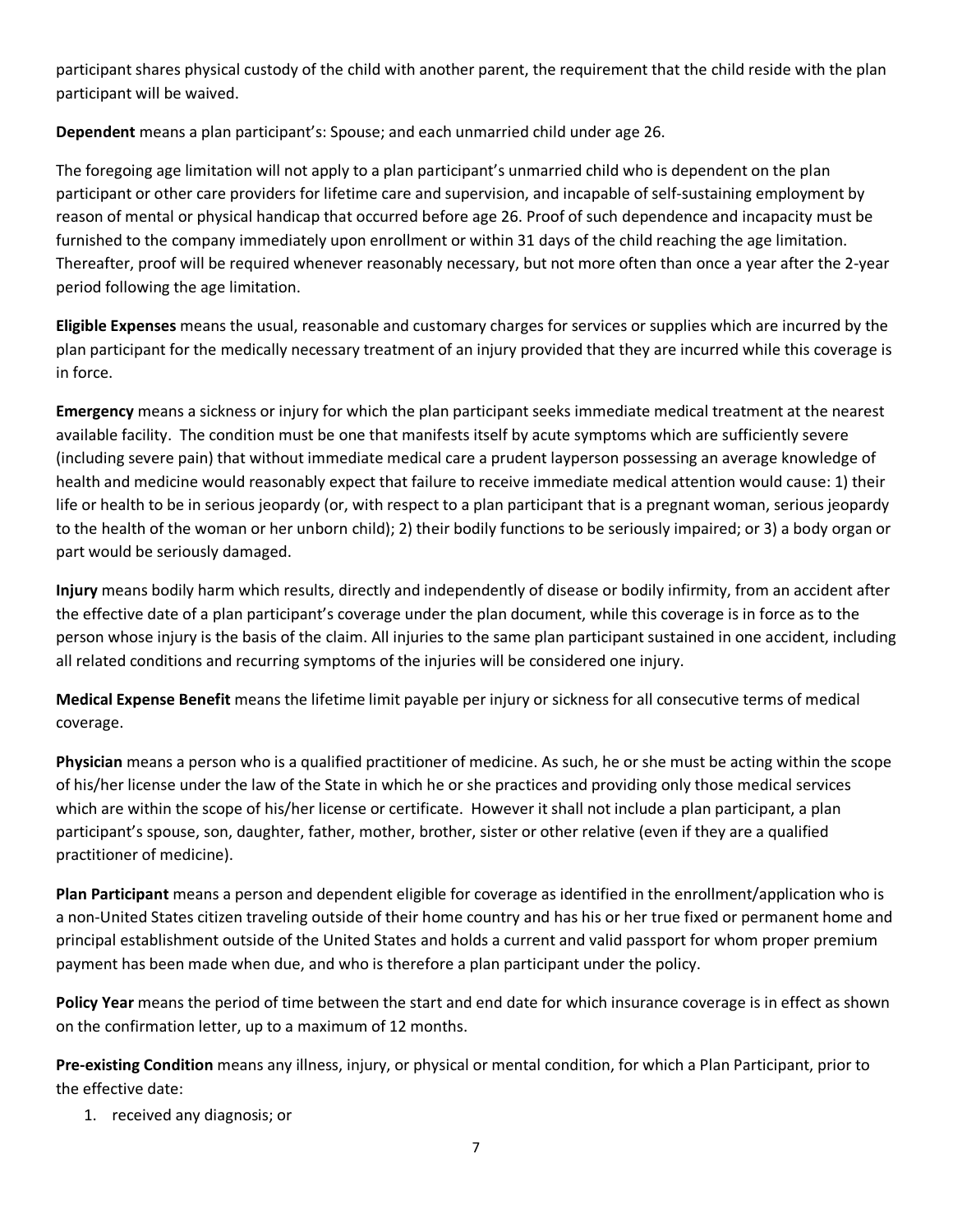- 2. received any medical advice; or
- 3. received any treatment; or
- 4. took any prescribed medications; or
- 5. experienced any distinct symptoms.

**Preferred Allowance** means the amount a network provider will accept as payment in full for eligible expenses.

**Sickness** means sickness or disease contracted and causing loss commencing while the coverage is in force as to the plan participant whose sickness is the basis of claim. Any complication or any condition arising out of a sickness for which the plan participant is being treated or has received treatment will be considered as part of the original sickness.

**Spouse** means lawful spouse (if not legally separated or divorced) or domestic partner or civil union partner.

**Usual, Reasonable and Customary** means the most common charge for similar professional services, drugs, procedures, devices, supplies or treatment within the area in which the charge is incurred, so long as those charges are reasonable. The most common charge means the lesser of:

- The actual amount charged by the provider;
- The negotiated rate; or

• The charge which would have been made by the medical service provider for a comparable service or supply made by other providers in the same three digit zip code in which the service, treatment, procedure, drugs or supplies are provided (or a greater area if necessary to obtain a representative cross section of charge for a like treatment, service, procedure, device drug or supply), as reasonable determined by us for the same service or supply.

## <span id="page-7-0"></span>**EXCLUSIONS**

#### **The policy does not cover any loss resulting from any of the following**:

- 1. Suicide, attempted suicide (including drug overdose) self-destruction, attempted self-destruction or intentional selfinflicted Injury while sane or insane;
- 2. War or any act of war, declared or undeclared;
- 3. Voluntary, active participation in a riot or insurrection;
- 4. Medical expenses resulting from a motor vehicle accident in excess of the coordination of benefits provision (however motorcycle/motor scooter riding is subject to a separate exclusion below);
- 5. Organ transplants;
- 6. Treatment for an injury or sickness caused or contributed by or resulting from the plan participant's voluntary use of alcohol, illegal drugs or any drugs that are intentionally taken in an amount that is different from the dosage recommended by the manufacturer or for the purpose prescribed by the plan participant's physician;
- 7. Expenses for which the plan participant would not be responsible in the absence of the policy;
- 8. Treatment of acne;
- 9. Charges which are in excess of usual, reasonable and customary charges;
- 10. Charges that are not medically necessary;
- 11. Charges provided at no cost to the plan participant;
- 12. Expenses incurred for treatment while in your home country;
- 13. Regular health checkups, immunizations, vaccinations, routine physical or other examination where there are no objective indications of impairment in normal health;
- 14. Services or treatment rendered by an immediate family member of the plan participant;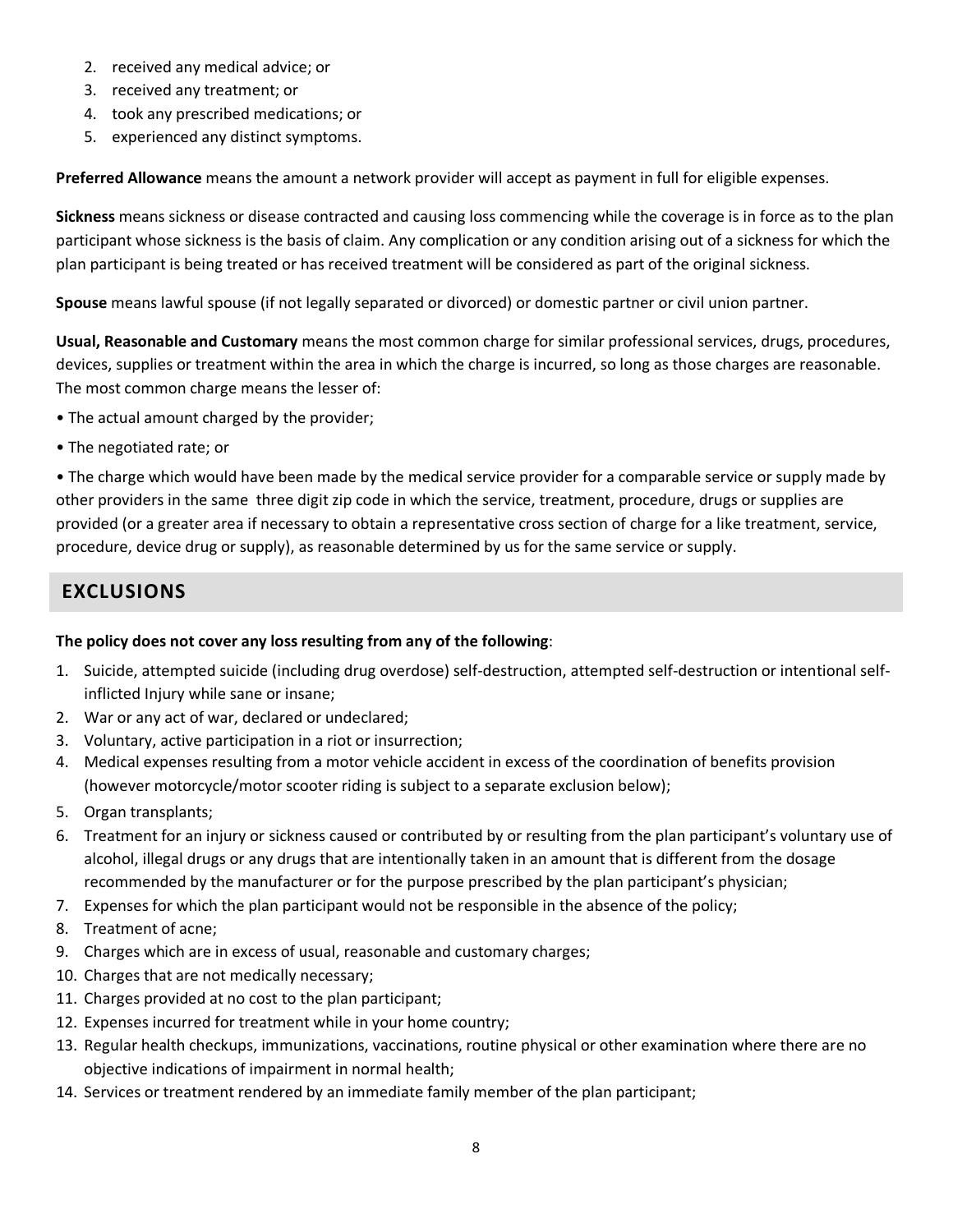- 15. Benefits for enrolling solely for the purpose of obtaining medical treatment, while on a waiting list for a specific treatment, or while traveling against the advice of a physician;
- 16. Pre-existing conditions (however a pre-existing condition will be covered after the plan participant has been continuously insured for 12 months under the same insurance plan);
- 17. Pregnancy or childbirth (except when conception occurs while covered under the policy); elective abortion; elective cesarean section; or any complications of any of these conditions; pregnancy or childbirth of a dependent when dependent child of a plan participant (except for complications arising there from);
- 18. Drug, treatment or procedure that either promotes or prevents conception, or prevents childbirth, including but not limited to: artificial insemination, treatment for infertility or impotency, sterilization or reversal thereof;
- 19. Dental treatment or care (other than dental treatment or care of sound, natural teeth and gums required on account of injury resulting from an accident while the plan participant is covered under the policy, and rendered within 6 months of the accident);
- 20. Eyeglasses, contact lenses, hearing aids braces, appliances, or examinations or prescriptions therefore;
- 21. Weak, strained or flat feet, corns, calluses, or ingrown toenails;
- 22. Expenses incurred during an emergency room visit that is not of an emergency nature;
- 23. Treatment paid for or furnished under any other individual or group policy, or other service or medical prepayment plan arranged through the employer to the extent so furnished or paid, or under any mandatory government program or facility set up for the treatment without cost to any individual;
- 24. Injury sustained while taking part in any of the following: mountaineering or mountain climbing (where ropes or guides are used); hang gliding, glider flying, or flight in any kind of aircraft (except while riding as passenger on a regularly scheduled flight of a commercial airline); skydiving; parachuting; bungee jumping; base jumping; racing by horse, motor vehicle or motorcycle; snowmobiling; motorcycle/motor scooter riding; scuba diving, involving underwater breathing apparatus, unless PADI or NAUI certified; snorkeling; water skiing; jet skiing; snow skiing; spelunking; sail planning or parasailing; white water rafting; surfing; and snowboarding;
- 25. Practice or play in any amateur, club, intramural, interscholastic, intercollegiate, professional or semiprofessional sports contest, competition or exhibition;
- 26. Elective or cosmetic surgery and elective treatment or treatment for congenital anomalies, except for reconstructive surgery on a diseased or injured part of the body (correction of a deviated nasal septum is considered cosmetic surgery unless it results from a covered injury or sickness);
- 27. Travel or flight in or on any vehicle for aerial navigation (including boarding or alighting from), or while riding as a passenger in any aircraft not intended or licensed for the transportation of passengers.

## <span id="page-8-0"></span>**MEDICAL EVACUATION**

Benefits will be paid for covered expenses up to the maximum stated in the summary schedule of benefits if an injury or sickness commencing during the period of coverage results in the necessary emergency medical evacuation of the plan participant. An emergency medical evacuation must be ordered by a physician who certifies that the severity of the plan participant's injury or sickness warrants the emergency medical evacuation.

#### **Emergency Medical Evacuation means:**

If the local attending physician and the authorized travel assistance company determine that transportation to a hospital or medical facility or your return to your primary place of residence is medically necessary to treat an unforeseen sickness or injury which is acute or life threatening and adequate medical treatment is not available in the immediate area, the transportation expense incurred will be paid for the usual and customary charges for transportation to the closest hospital or medical facility capable of providing that treatment. All expenses must be authorized in writing in advance. For authorization please contact On-Call International (866) 509-7715 or (603) 328-1728.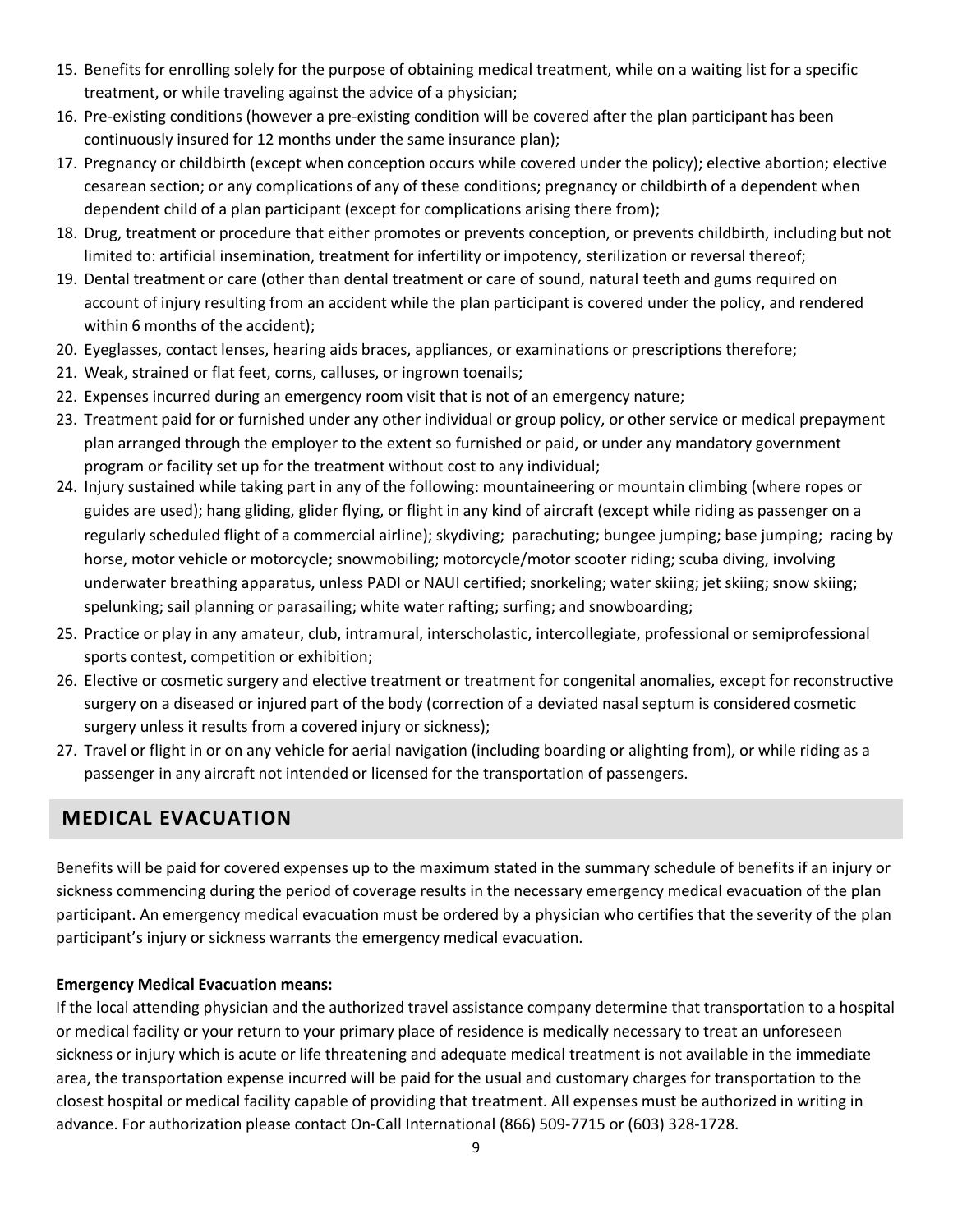## <span id="page-9-0"></span>**REPATRIATION OF REMAINS**

In the event of the plan participant's death during a trip, the expense incurred within 30 days from the date of the death resulting from a covered injury or sickness will be paid for minimally necessary casket or air tray, preparation and transportation of the plan participant's remains to their home country/country of permanent residence.

All expenses must be authorized in writing in advance. For authorization, please contact On-Call International (866) 509- 7715 or (603) 328-1728.

## <span id="page-9-1"></span>**PPO – PREFERRED PROVIDER ORGANIZATION**

Plan participants insured under this plan may choose to be treated within or outside of the **First Health** or **Multiplan** Networks.

**First Health** – (800) 226-5116 / [www.myfirsthealth.com](http://www.myfirsthealth.com/) **MultiPlan** – (888) 342-7427 / [www.multiplan.com](http://www.multiplan.com/)

## <span id="page-9-2"></span>**PERIOD OF COVERAGE**

Coverage will begin at 12:01 am on the latest of either the start date requested on the enrollment form or the date the participant enters the United States, provided that the enrollment form and premium are received by the underwriting company or its designated representative.

Coverage will terminate at 11:59 pm on the earliest of either the last date for which premium has been paid, or on the date you are no longer eligible or return to your home country/country of permanent residence. Coverage for your dependent spouse and/or your dependent children will terminate when your coverage terminates.

#### **Extension of Accident and Sickness Insurance Benefits**

If a plan participant is hospital confined at termination of coverage, benefits will continue to be paid until the earlier of either discharge from the hospital they are confined to or until the maximum benefit has been paid, whichever occurs first, however in no event will benefits continue beyond the 30 days immediately following the termination of coverage.

Newborn children coverage: coverage for a newborn child will begin from the moment of birth provided your coverage is in effect at the moment of birth. Maximum coverage is \$500. You must give us notice within 31 days of the birth of the child. If notice is not given and additional required premium not paid within 31 days, coverage for the newborn child will terminate upon the expiration of the initial 31 day period.

## <span id="page-9-3"></span>**CLAIM PROCEDURE**

In the event of sickness or injury, you should report to the student health service, if available, or the nearest physician or hospital. Persons insured under this plan may choose to be treated within or outside **First Health** or **Multiplan Networks**. Reimbursement rates will vary according to the source of care as described under the summary schedule of benefits and medical expense benefits.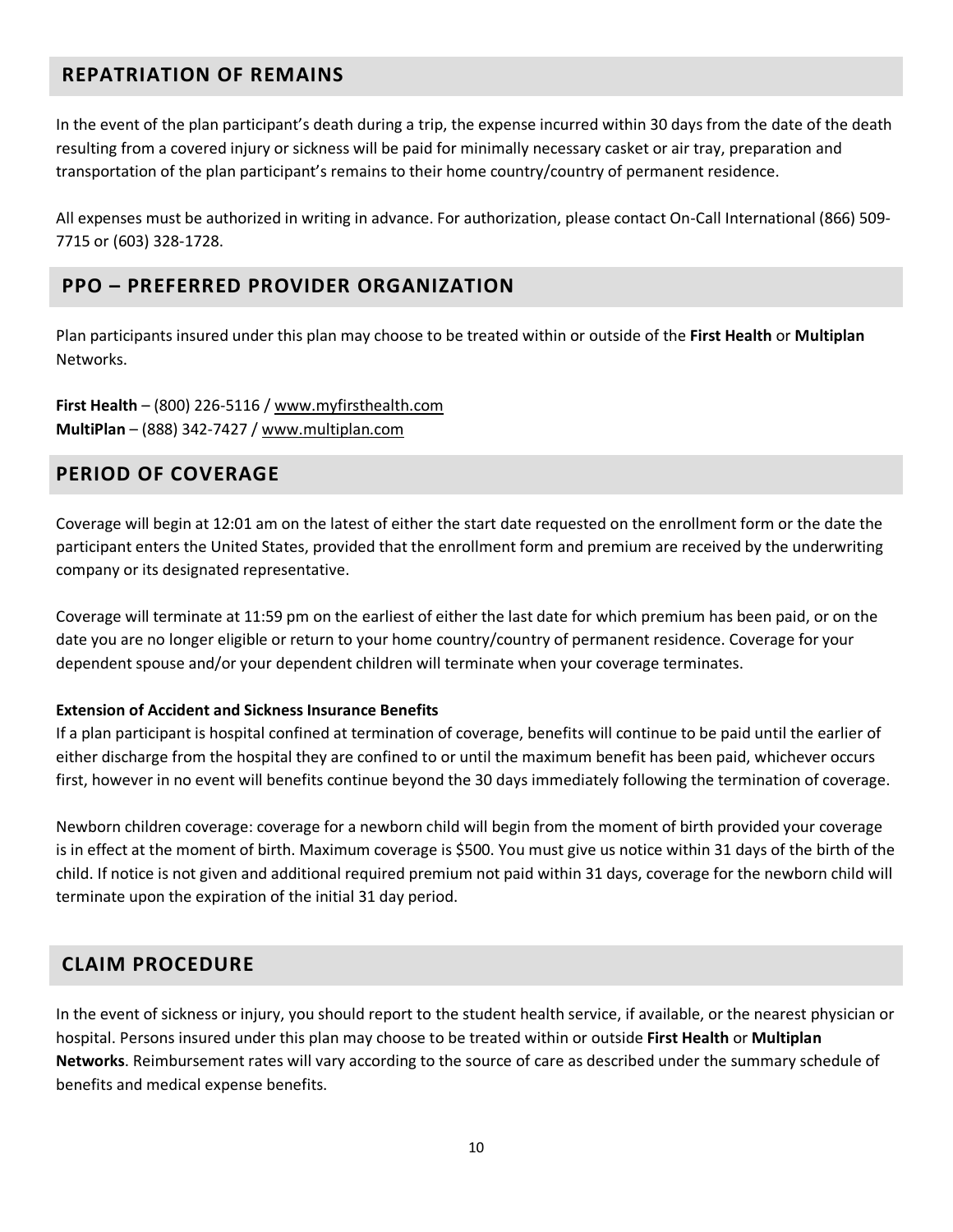Please mail the completed claim form and accompanying documentation to the claims administrator, **SISCO Benefits, PO Box 3190, Dubuque IA, 52004**. The completed claim form, all itemized bills, statements and receipts must be sent to the claims administrator no more than 90 days after a covered loss under the policy occurs or ends, or as soon after that as is reasonably possible.

Should it become necessary to check upon the status of your filed claim, you may call the claims administrator at 833-577-2586 between 8:00 A.M. and 8:00 P.M. EST Monday through Thursday and between 8:00 A.M. and 6:00 P.M. EST Friday or e-mail at ISOclaims@siscobenefits.com.

## <span id="page-10-0"></span>**REFUND OF PREMIUM**

<span id="page-10-1"></span>Refunds are not allowed for this plan.

## **PLAN MANAGER AND UNDERWRITER**

This brochure provides you with a summary of the benefits of the OPTima Basic and OPTima Enhanced insurance plan. The Plan Manager is ISO, and the underwriter is Citadel International Reinsurance Company Limited on behalf and in respect of the segregated account entitled "Berkshire Hathaway Specialty Insurance Bermuda" ("Underwriter") for the purposes of section 11(3) of the Segregated Accounts Companies Act 2000 of Bermuda (the "Act"), and it is agreed and understood that all rights and obligations under the policy are subject to the provisions of the Act. **The Underwriter is reinsured 100% by Berkshire Hathaway Specialty Insurance Company, part of the National Indemnity group of insurance companies, which hold a financial strength ratings of A++ from AM Best and AA+ from Standard & Poor's.**

Please keep this brochure as a summary of the insurance plan as specified in the policy that is on file with ISO. The policy contains a complete description of all terms and conditions summarized in this brochure, including benefits, limitations, and exclusions. In the event of a discrepancy, the policy will prevail. You may request a full copy of the policy by emailing ISO.

## <span id="page-10-2"></span>**ASSISTANCE SERVICES**

Assistance services are provided by On Call International. An outline of the assistance services appears below.

## **Pre-Travel Assistance**

• Help in arranging special medical services needed while traveling

## **Medical Emergency Services**

- Worldwide, 24-hour medical location service
- Medical case monitoring arrange communication between patient, family, physicians, employer, consulate, etc...
- Medical transportation arrangements
- Emergency message service for medical situations

#### **Legal Assistance**

- Worldwide, 24-hour contact for non-criminal legal emergencies
- Legal referral to help you locate a consular official or attorney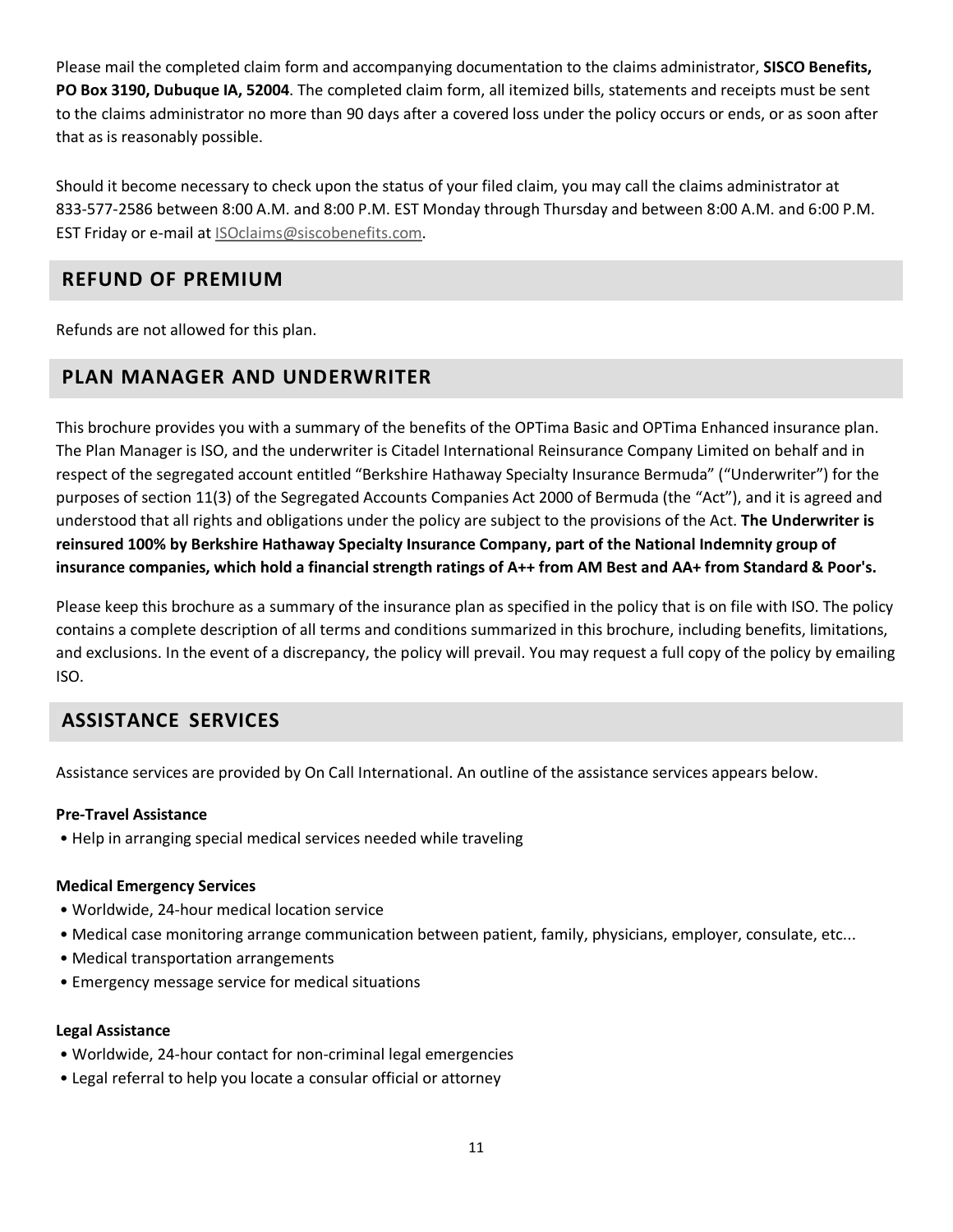#### **Travel Assistance**

• Help with lost passports, tickets and documents

#### **On Call International**

- U.S. or Canada: (866) 509-7715
- International: Contact International Operator to place your call to (603) 328-1728
- E-mail for emergencies to mail@oncallinternational.com

## <span id="page-11-0"></span>**SUBSCRIPTION AGREEMENT**

I hereby apply and agree to be a member of the group associated with the OPTima Basic and OPTima Enhanced insurance plan and to participate in the insurance coverage extended to members and participants thereof under the insurance plan and the policy (the "coverage"). I understand that the coverage is not a general health insurance product, but is intended for use in the event of a sudden and unexpected event while traveling outside my home country. I understand that the coverage extended to me will terminate upon my return to my home country unless I qualify for a benefit period or home country coverage. I understand that I may obtain full details of the coverage by requesting a copy of the policy from the Plan Manager. I understand that the liability of the Underwriter of the coverage is as provided in the policy and subject to the Act. By acceptance of coverage and/or submission of any claim for benefits, the plan participant ratifies the authority of the signer to so act and bind the plan participant.

The plan participant undertakes to make all premium payments as they fall due in respect of the coverage extended to them. If the plan participant fails to make any premium payment due in respect of the coverage extended to them, then such coverage will lapse (unless otherwise agreed in writing by the Underwriter).

The plan participant hereby confirms the accuracy of all information validity of all representations and warranties provided in connection with its participation in the plan and/or the subscription for the insurance coverage, howsoever provided, including the terms of this subscription agreement (together "representations & warranties"). The plan participant acknowledges that certain of such information will be relied upon by the Underwriter as provider of the coverage, and that any inaccuracy therein may result in the invalidity of such coverage as it relates to the plan participant, the loss of coverage and all monies paid in relation thereto.

The plan participant hereby undertakes to inform the Plan Manager of any change to any of matter that forms the subject of any of the representation & warranties. The plan participant hereby undertakes to indemnify and hold harmless the Plan Manager against any loss or damage (including attorney's fees) occasioned by any inaccuracy in any representation & warranty or failure to advise the Plan Manager of any change in any matter that forms the subject of any of the representation & warranties. The plan participant agrees that the Plan Manager shall be entitled to rely on and to act in accordance with any written instruction purported to be provided by the plan participant and the plan participant hereby undertakes to indemnify and hold harmless the Plan Manager against any loss or damage (including attorney's fees) occasioned by the Plan Manager acting in accordance with any such instruction.

Payments under the terms of the coverage shall be paid by the Underwriter (or its Third Party Administrator) to the plan participant or directly to a provider if assignment of benefits has been authorized. The Plan Manager shall not be